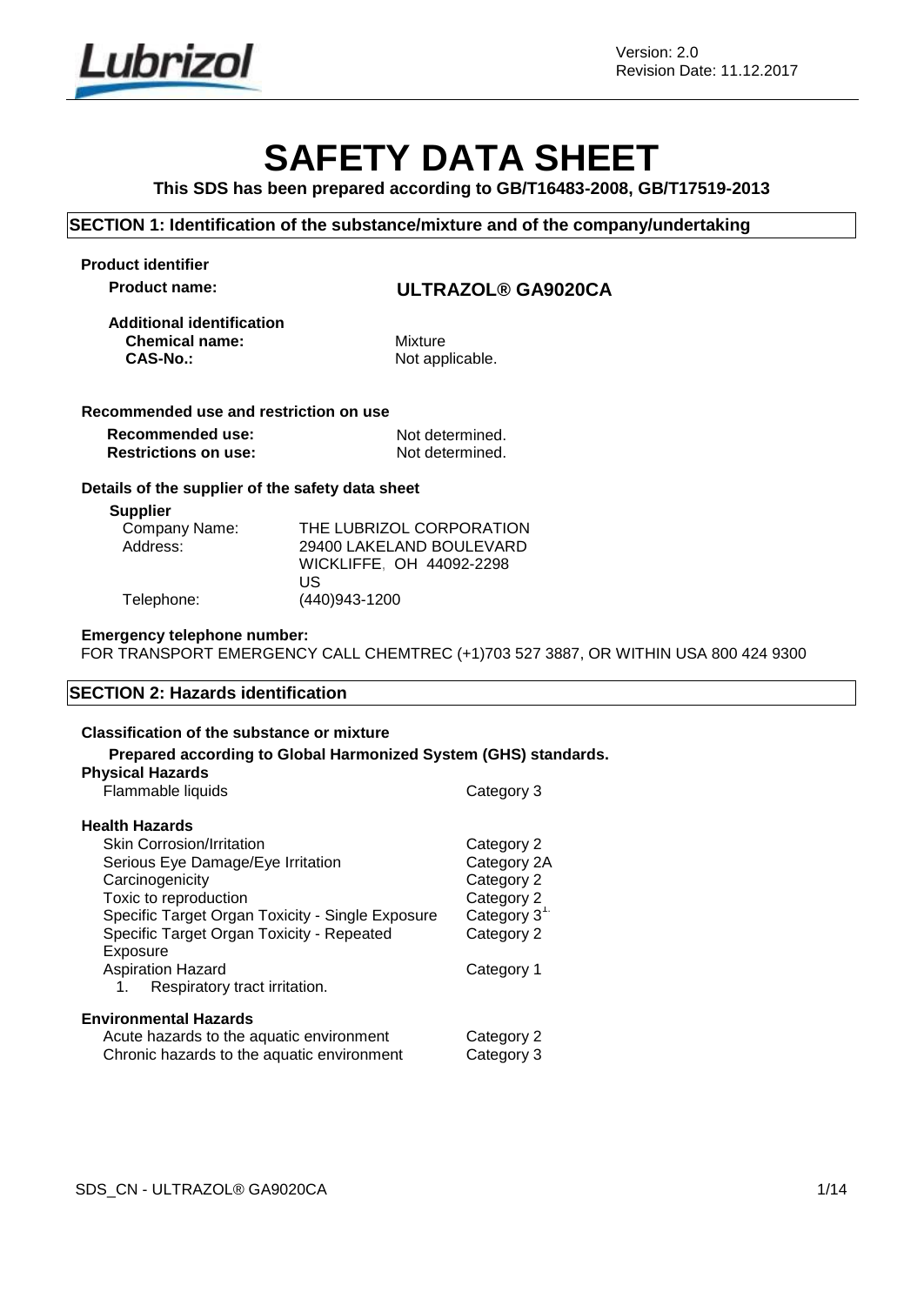

**Label Elements**

| <b>Signal Words:</b>        | Danger                                                              |
|-----------------------------|---------------------------------------------------------------------|
| <b>Hazard Statement(s):</b> | H226: Flammable liquid and vapour.<br>H315: Causes skin irritation. |

s skin irritation. H319: Causes serious eye irritation.

H351: Suspected of causing cancer.

H361: Suspected of damaging fertility or the unborn child.

H335: May cause respiratory irritation.

H373: May cause damage to organs through prolonged or repeated exposure.

H304: May be fatal if swallowed and enters airways.

H401: Toxic to aquatic life.

H412: Harmful to aquatic life with long lasting effects.

#### **Precautionary Statements**

| <b>Prevention:</b> | P201: Obtain special instructions before use.<br>P202: Do not handle until all safety precautions have been read and<br>understood.<br>P210: Keep away from heat, hot surfaces, sparks, open flames and other<br>ignition sources. No smoking.<br>P233: Keep container tightly closed.<br>P240: Ground and bond container and receiving equipment.<br>P241: Use explosion-proof [electrical/ventilating/lighting/] equipment.<br>P242: Use non-sparking tools.<br>P243: Take action to prevent static discharges.<br>P260: Do not breathe dust/fume/gas/mist/vapours/spray.<br>P264: Wash thoroughly after handling.<br>P271: Use only outdoors or in a well-ventilated area.<br>P273: Avoid release to the environment.<br>P280: Wear protective gloves/protective clothing/eye protection/face<br>protection.                                                                                                                                                                                        |
|--------------------|--------------------------------------------------------------------------------------------------------------------------------------------------------------------------------------------------------------------------------------------------------------------------------------------------------------------------------------------------------------------------------------------------------------------------------------------------------------------------------------------------------------------------------------------------------------------------------------------------------------------------------------------------------------------------------------------------------------------------------------------------------------------------------------------------------------------------------------------------------------------------------------------------------------------------------------------------------------------------------------------------------|
| <b>Response:</b>   | P301+P310: IF SWALLOWED: Immediately call a POISON<br>CENTER/doctor.<br>P331: Do NOT induce vomiting.<br>P303: IF ON SKIN (or hair):<br>P361+P364: Take off immediately all contaminated clothing and wash it<br>before reuse.<br>P353: Rinse skin with water [or shower].<br>P332+P313: If skin irritation occurs: Get medical advice/attention.<br>P321: Specific treatment (see on this label).<br>P304+P340: IF INHALED: Remove person to fresh air and keep<br>comfortable for breathing.<br>P312: Call a POISON CENTRE/doctor if you feel unwell.<br>P305+P351+P338: IF IN EYES: Rinse cautiously with water for several<br>minutes. Remove contact lenses, if present and easy to do. Continue<br>rinsing.<br>P337+P313: If eye irritation persists: Get medical advice/attention.<br>P308+P313: IF exposed or concerned: Get medical advice/attention.<br>P370+P378: In case of fire: Use CO2, dry chemical or foam for extinction.<br>Water can be used to cool and protect exposed material. |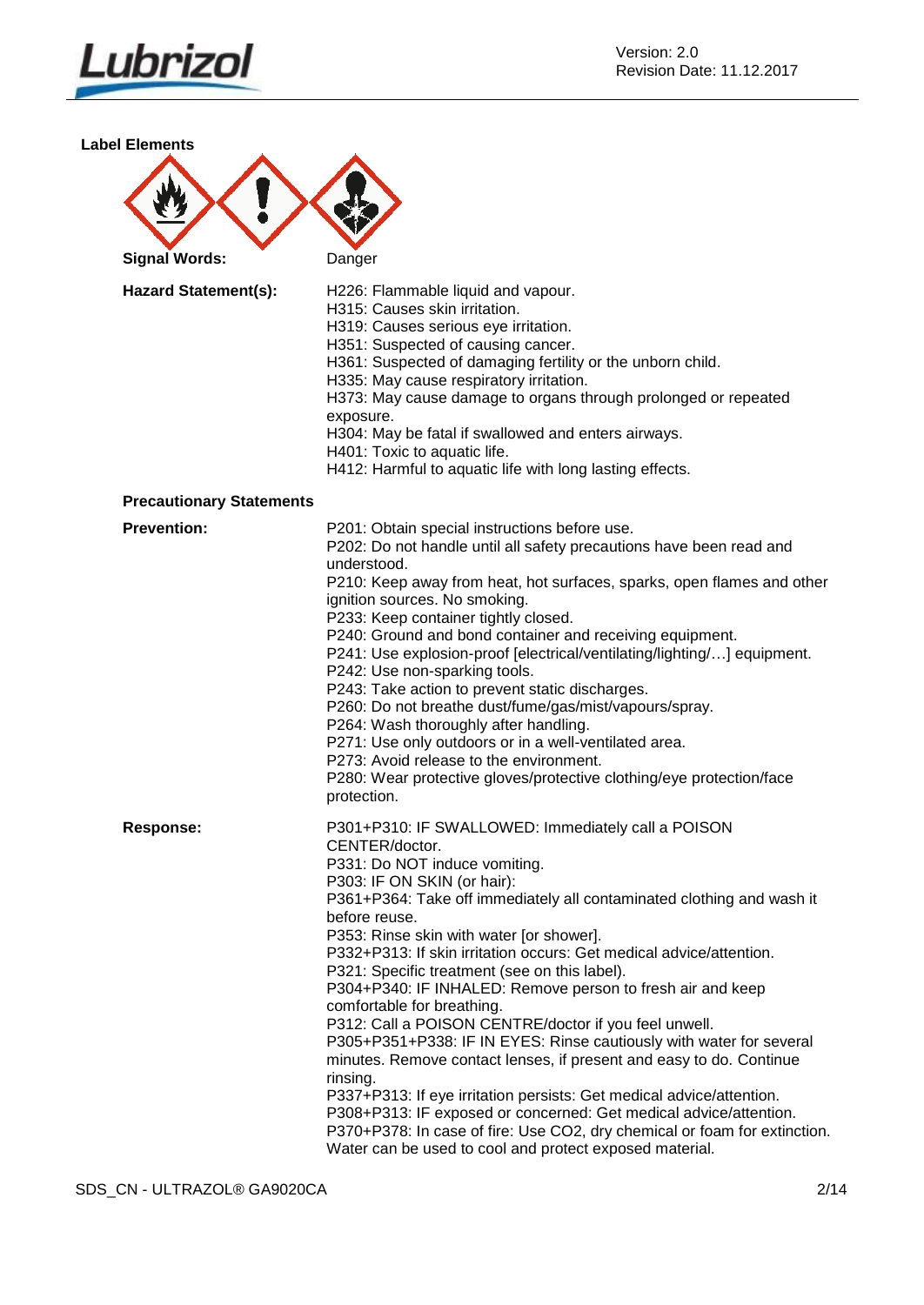

| Storage:                                                   | P403+P233: Store in a well-ventilated place. Keep container tightly closed.<br>P405: Store locked up.                                                                                            |
|------------------------------------------------------------|--------------------------------------------------------------------------------------------------------------------------------------------------------------------------------------------------|
| Disposal:                                                  | P501: Dispose of contents/container to an appropriate treatment and<br>disposal facility in accordance with applicable laws and regulations, and<br>product characteristics at time of disposal. |
| Other hazards which do not<br>result in GHS classification | None identified.                                                                                                                                                                                 |

### **SECTION 3: Composition/information on ingredients**

### **Mixtures**

| <b>Chemical name</b>               | <b>CAS number</b> | <b>Percent by Weight</b> |
|------------------------------------|-------------------|--------------------------|
| Aminoalkyl substituted alkylphenol | Confidential      | $50 - 60%$               |
| Xylene                             | 1330-20-7         | $20 - 30%$               |
| Ethyl benzene                      | $100 - 41 - 4$    | $5 - 10%$                |
| Petroleum naphtha                  | 64742-94-5        | $5 - 10%$                |
| Propoxylated alcohol               | Confidential      | $1 - 5%$                 |
| Toluene                            | 108-88-3          | $0.1 - 0.5\%$            |
| ++ Naphthalene                     | $91 - 20 - 3$     | $0.5 - 1%$               |

*++ The listed components are subcomponents of the hazardous ingredients listed above.*

**Trade secret information:** A specific chemical identity and/or percentage of composition has been withheld as a trade secret.

### **SECTION 4: First aid measures**

| General:                                                                   | Get medical advice/attention if you feel unwell.                                                                                                                                                                                                                                  |  |
|----------------------------------------------------------------------------|-----------------------------------------------------------------------------------------------------------------------------------------------------------------------------------------------------------------------------------------------------------------------------------|--|
| <b>Description of first aid measures</b><br>Inhalation:                    | Remove to fresh air and keep at rest in a position comfortable for breathing.                                                                                                                                                                                                     |  |
| Eye contact:                                                               | Rinse cautiously with water for several minutes. Remove contact lenses, if<br>present and easy to do. Continue rinsing. If eye irritation persists: Get<br>medical advice/attention.                                                                                              |  |
| <b>Skin Contact:</b>                                                       | Take off immediately all contaminated clothing. Take off contaminated<br>clothing and wash before re-use. Wash skin thoroughly with soap and<br>water. If skin irritation occurs, get medical attention.                                                                          |  |
| Ingestion:                                                                 | Do NOT induce vomiting. Aspiration of material due to vomiting can cause<br>chemical pneumonitis which can be fatal. If vomiting occurs naturally, the<br>casualty should lean forward to reduce the risk of aspiration. Rinse mouth.<br>Immediately call a POISON CENTER/doctor. |  |
| Most important symptoms and<br>effects, both acute and<br>delayed:         | Symptoms may be delayed.                                                                                                                                                                                                                                                          |  |
| Indication of any immediate medical ettertion and enecial treatment needed |                                                                                                                                                                                                                                                                                   |  |

**Indication of any immediate medical attention and special treatment needed**

**Treatment:** Treat symptomatically.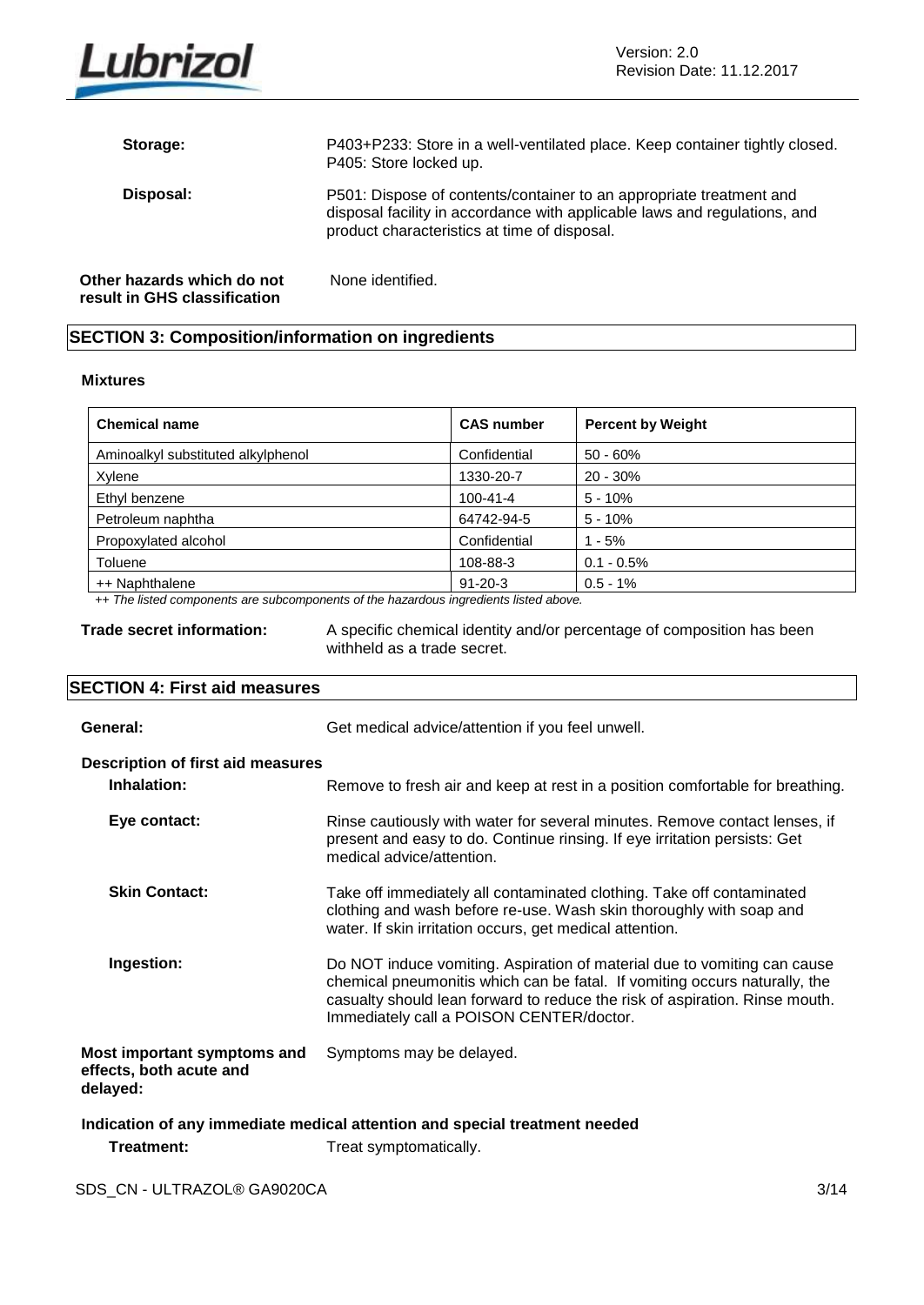

### **SECTION 5: Firefighting measures**

|                                                           | <b>General Fire Hazards:</b>                                                  | Use water spray to keep fire-exposed containers cool. Water may be<br>ineffective in fighting the fire. Fight fire from a protected location. Move<br>containers from fire area if you can do so without risk.                                                                                                                                                                               |
|-----------------------------------------------------------|-------------------------------------------------------------------------------|----------------------------------------------------------------------------------------------------------------------------------------------------------------------------------------------------------------------------------------------------------------------------------------------------------------------------------------------------------------------------------------------|
|                                                           | <b>Extinguishing media</b>                                                    |                                                                                                                                                                                                                                                                                                                                                                                              |
|                                                           | <b>Suitable extinguishing</b><br>media:                                       | CO2, Dry chemical or Foam. Water can be used to cool and protect<br>exposed material.                                                                                                                                                                                                                                                                                                        |
|                                                           | <b>Unsuitable extinguishing</b><br>media:                                     | Not determined.                                                                                                                                                                                                                                                                                                                                                                              |
| Special hazards arising from<br>the substance or mixture: |                                                                               | Water may cause splattering. Container may rupture on heating. Vapors<br>may cause a flash fire or ignite explosively. Prevent buildup of vapors or<br>gases to explosive concentrations. Vapors may travel considerable<br>distance to a source of ignition and flash back. Water may cause<br>splattering. Container may rupture on heating. See section 10 for additional<br>information. |
|                                                           | <b>Advice for firefighters</b><br><b>Special fire fighting</b><br>procedures: | No data available.                                                                                                                                                                                                                                                                                                                                                                           |
|                                                           | <b>Special protective</b><br>equipment for fire-fighters:                     | Wear full protective firegear including self-containing breathing apparatus<br>operated in the positive pressure mode with full facepiece, coat, pants,<br>gloves and boots.                                                                                                                                                                                                                 |

### **SECTION 6: Accidental release measures**

| <b>Personal precautions,</b><br>protective equipment and<br>emergency procedures: | Personal Protective Equipment must be worn, see Personal Protection<br>Section for PPE recommendations. Ventilate area if spilled in confined<br>space or other poorly ventilated areas. Ventilate closed spaces before<br>entering them. ELIMINATE all ignition sources (no smoking, flares, sparks<br>or flames in immediate area). Do not touch damaged containers or spilled<br>material unless wearing appropriate protective clothing. Keep upwind. Keep<br>unauthorized personnel away. See Section 8 of the SDS for Personal<br>Protective Equipment. |
|-----------------------------------------------------------------------------------|---------------------------------------------------------------------------------------------------------------------------------------------------------------------------------------------------------------------------------------------------------------------------------------------------------------------------------------------------------------------------------------------------------------------------------------------------------------------------------------------------------------------------------------------------------------|
| <b>Environmental Precautions:</b>                                                 | Avoid release to the environment. Do not contaminate water sources or<br>sewer. Prevent further leakage or spillage if safe to do so.                                                                                                                                                                                                                                                                                                                                                                                                                         |
| <b>Methods and material for</b><br>containment and cleaning up:                   | In case of leakage, eliminate all ignition sources. Dike far ahead of larger<br>spill for later recovery and disposal. Pick up free liquid for recycle and/or<br>disposal. Residual liquid can be absorbed on inert material. Stop the flow of<br>material, if this is without risk. Prevent entry into waterways, sewer,<br>basements or confined areas.                                                                                                                                                                                                     |
| <b>Reference to other sections:</b>                                               | See sections 8 and 13 for additional information.                                                                                                                                                                                                                                                                                                                                                                                                                                                                                                             |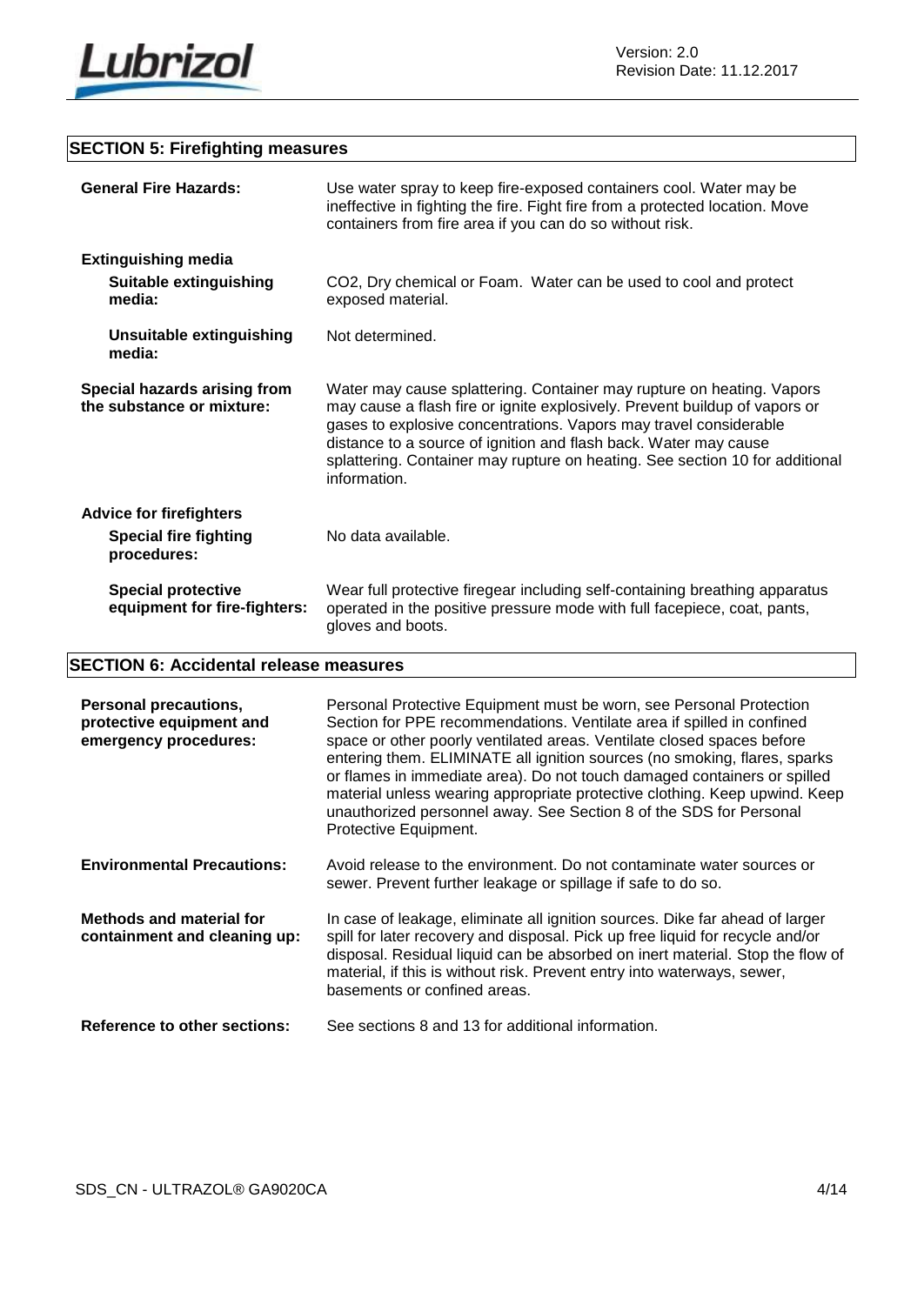

### **SECTION 7: Handling and storage**

| <b>Precautions for safe handling:</b>                               | Do not handle until all safety precautions have been read and understood.<br>Obtain special instructions before use. Keep away from heat, hot surfaces,<br>sparks, open flames and other ignition sources. No smoking. Take<br>precautionary measures against static discharges. Ground and bond<br>container and receiving equipment. Use non-sparking tools. Do not breathe<br>dust/fume/gas/mist/vapours/spray. Avoid contact with skin. Avoid contact<br>with eyes. Observe good industrial hygiene practices. Use only in well-<br>ventilated areas. Use personal protective equipment as required. Wash<br>thoroughly after handling. Do not eat, drink or smoke when using this<br>product. Launder contaminated clothing before reuse. Avoid environmental<br>contamination. |
|---------------------------------------------------------------------|--------------------------------------------------------------------------------------------------------------------------------------------------------------------------------------------------------------------------------------------------------------------------------------------------------------------------------------------------------------------------------------------------------------------------------------------------------------------------------------------------------------------------------------------------------------------------------------------------------------------------------------------------------------------------------------------------------------------------------------------------------------------------------------|
| <b>Maximum Handling</b><br>Temperature:                             | 21 °C 70 °F                                                                                                                                                                                                                                                                                                                                                                                                                                                                                                                                                                                                                                                                                                                                                                          |
| Conditions for safe storage,<br>including any<br>incompatibilities: | Keep container tightly closed. Keep cool. Store in a well-ventilated place.<br>Store away from incompatible materials. See section 10 for incompatible<br>materials. Do not store near potential sources of ignition.                                                                                                                                                                                                                                                                                                                                                                                                                                                                                                                                                                |
| <b>Maximum Storage</b><br>Temperature:                              | 21 °C 70 °F                                                                                                                                                                                                                                                                                                                                                                                                                                                                                                                                                                                                                                                                                                                                                                          |

### **SECTION 8: Exposure controls/personal protection**

### **Control Parameters:**

### **Occupational Exposure Limits**

| <b>Chemical name</b> | Type    | <b>Exposure Limit Values</b> | <b>Source</b>                                                                                              |
|----------------------|---------|------------------------------|------------------------------------------------------------------------------------------------------------|
| Xylene               | PC-STEL | 100 mg/m3                    | China. OELs (Occupational Exposure Limits for<br>Hazardous Agents in the Workplace) (GBZ 2.1)<br>(03 2008) |
| Xylene               | PC-TWA  | 50 mg/m3                     | China. OELs (Occupational Exposure Limits for<br>Hazardous Agents in the Workplace) (GBZ 2.1)<br>(03 2008) |
| Ethyl benzene        | PC-STEL | 150 mg/m3                    | China. OELs (Occupational Exposure Limits for<br>Hazardous Agents in the Workplace) (GBZ 2.1)<br>(03 2008) |
| Ethyl benzene        | PC-TWA  | 100 mg/m3                    | China. OELs (Occupational Exposure Limits for<br>Hazardous Agents in the Workplace) (GBZ 2.1)<br>(03 2008) |
| ++ Naphthalene       | PC-TWA  | 50 mg/m3                     | China. OELs (Occupational Exposure Limits for<br>Hazardous Agents in the Workplace) (GBZ 2.1)<br>(03 2008) |
| ++ Naphthalene       | PC-STEL | 75 mg/m3                     | China. OELs (Occupational Exposure Limits for<br>Hazardous Agents in the Workplace) (GBZ 2.1)<br>(03 2008) |
| Toluene              | PC-STEL | 100 mg/m3                    | China. OELs (Occupational Exposure Limits for<br>Hazardous Agents in the Workplace) (GBZ 2.1)<br>(03 2008) |
| Toluene              | PC-TWA  | $50 \text{ mg/m}$ 3          | China. OELs (Occupational Exposure Limits for<br>Hazardous Agents in the Workplace) (GBZ 2.1)<br>(03 2008) |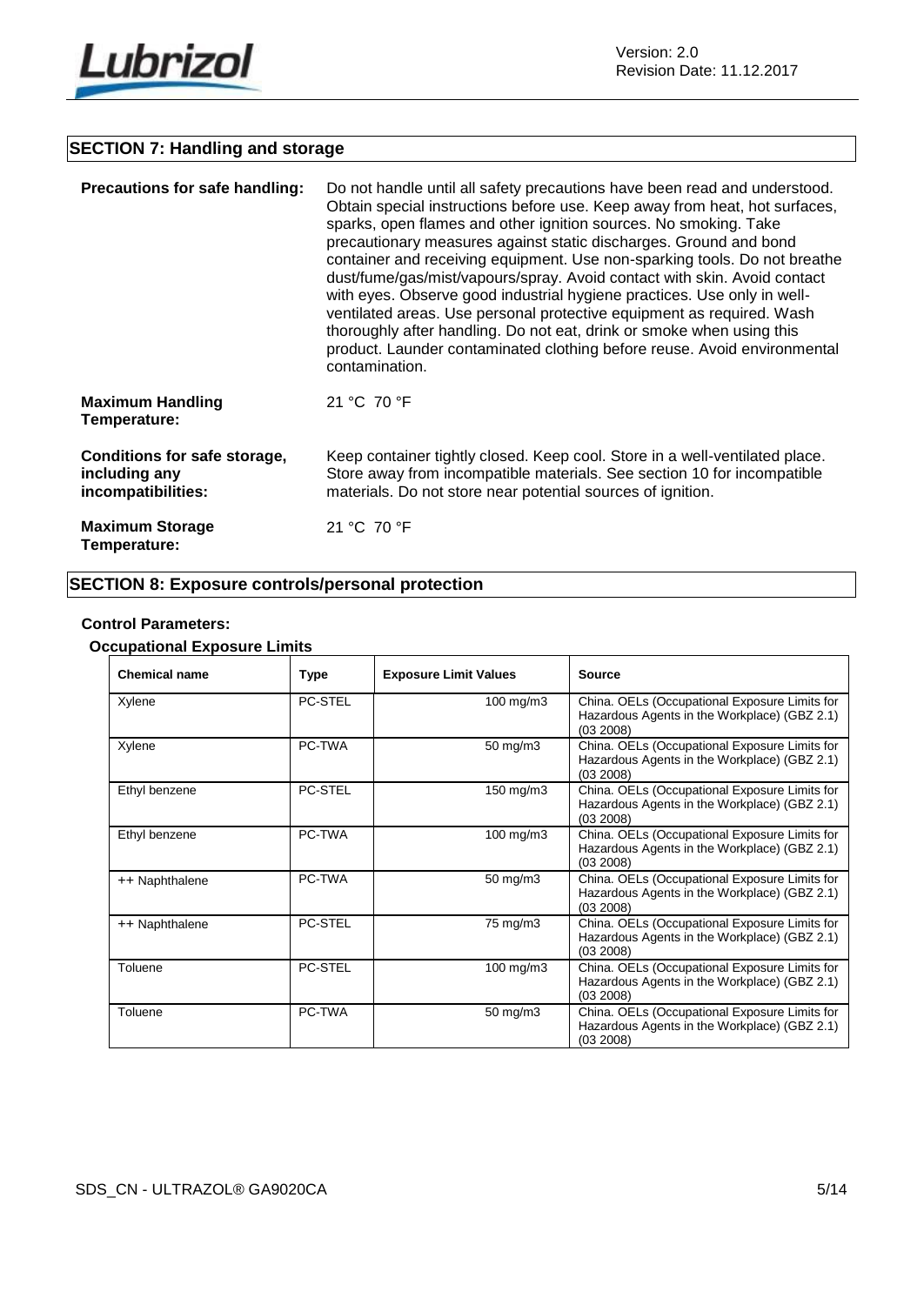

| <b>Exposure controls</b>             |                                                                                                                                                                                                                                                                                                                                                                                                                                                                                                                                                            |
|--------------------------------------|------------------------------------------------------------------------------------------------------------------------------------------------------------------------------------------------------------------------------------------------------------------------------------------------------------------------------------------------------------------------------------------------------------------------------------------------------------------------------------------------------------------------------------------------------------|
| Appropriate engineering<br>controls: | Material should be handled in enclosed vessels and equipment, in which<br>case general (mechanical) room ventilation should be sufficient. Local<br>exhaust ventilation should be used at points where dust, mist, vapors or<br>gases can escape into the room air. Use material in well ventilated area<br>only. Adequate ventilation should be provided so that exposure limits are<br>not exceeded. Mechanical ventilation or local exhaust ventilation may be<br>required. Use explosion-proof ventilation equipment to stay below exposure<br>limits. |
|                                      | Individual protection measures, such as personal protective equipment                                                                                                                                                                                                                                                                                                                                                                                                                                                                                      |
| <b>General information:</b>          | Use explosion-proof ventilation equipment. Provide easy access to water<br>supply and eye wash facilities. Good general ventilation (typically 10 air<br>changes per hour) should be used. Ventilation rates should be matched to<br>conditions. If applicable, use process enclosures, local exhaust ventilation,<br>or other engineering controls to maintain airborne levels below<br>recommended exposure limits. If exposure limits have not been<br>established, maintain airborne levels to an acceptable level.                                    |
| <b>Eye/face protection:</b>          | Wear tight-fitting goggles or face shield.                                                                                                                                                                                                                                                                                                                                                                                                                                                                                                                 |
| <b>Skin protection</b>               |                                                                                                                                                                                                                                                                                                                                                                                                                                                                                                                                                            |
| <b>Hand Protection:</b>              | Use nitrile or neoprene gloves. Use good industrial hygiene practices. In<br>case of skin contact, wash hands and arms with soap and water. Polyvinyl<br>alcohol. Note: polyvinyl alcohol gloves are water soluble and should not be<br>used when there is potential for water contact.                                                                                                                                                                                                                                                                    |
| Other:                               | Long sleeve shirt is recommended. Wear apron or protective clothing in<br>case of contact. Do not wear rings, watches or similar apparel that could<br>entrap the material.                                                                                                                                                                                                                                                                                                                                                                                |
| <b>Respiratory Protection:</b>       | Use self-contained breathing apparatus for entry into confined space, for<br>other poorly ventilated areas and for large spill clean-up sites. Use<br>respirator with an organic vapor and dust/mist cartridge if the<br>recommended exposure limit is exceeded. A respiratory protection program<br>compliant with all applicable regulations must be followed whenever<br>workplace conditions require the use of a respirator.                                                                                                                          |
| <b>Hygiene measures:</b>             | Do not handle until all safety precautions have been read and understood.<br>Obtain special instructions before use. Observe good industrial hygiene<br>practices. Avoid contact with skin. Avoid contact with eyes. Wash<br>contaminated clothing before reuse. When using do not smoke. Wash<br>hands before breaks and immediately after handling the product.                                                                                                                                                                                          |

## **SECTION 9: Physical and chemical properties**

### **Information on basic physical and chemical properties**

| Appearance                  |                    |      |
|-----------------------------|--------------------|------|
| <b>Physical state:</b>      | liquid             |      |
| Form:                       | liquid             |      |
| Color:                      | Amber              |      |
| Odor:                       | Characteristic     |      |
| <b>Odor Threshold:</b>      | No data available. |      |
| pH:                         | No data available. |      |
| <b>Freezing point:</b>      | No data available. |      |
| SDS_CN - ULTRAZOL® GA9020CA |                    | 6/14 |
|                             |                    |      |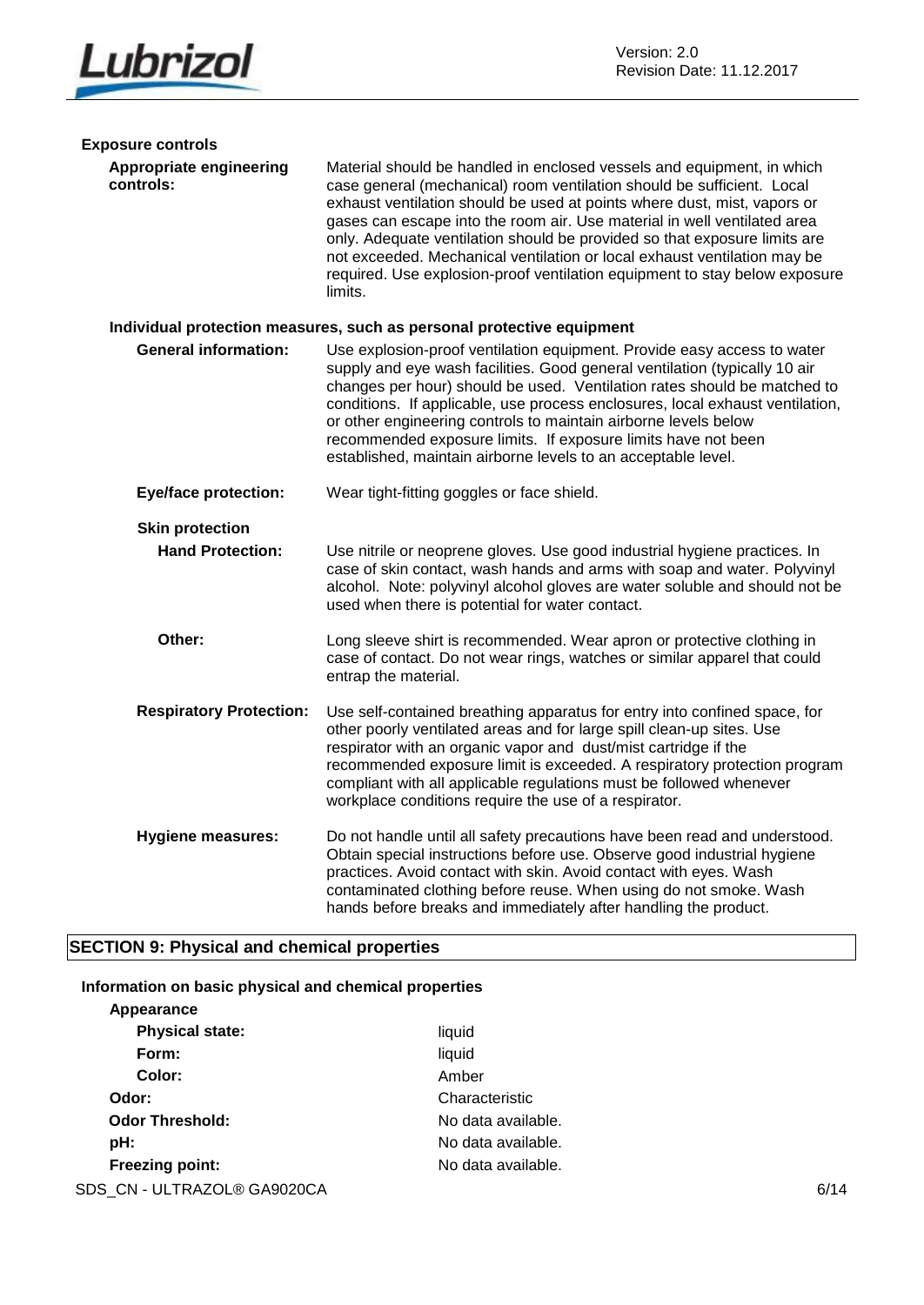

| <b>Boiling Point:</b>                                 | 137 - 143 °C                                                                   |  |
|-------------------------------------------------------|--------------------------------------------------------------------------------|--|
| <b>Flash Point:</b>                                   | > 25 °C (Pensky-Martens Closed Cup)                                            |  |
| <b>Evaporation Rate:</b>                              | No data available.                                                             |  |
| Flammability (solid, gas):                            | No data available.                                                             |  |
| Upper/lower limit on flammability or explosive limits |                                                                                |  |
| Flammability Limit - Upper (%):                       | No data available.                                                             |  |
| Flammability Limit - Lower (%):                       | No data available.                                                             |  |
| Vapor pressure:                                       | No data available.                                                             |  |
| Vapor density (air=1):                                | No data available.                                                             |  |
| <b>Relative density:</b>                              | $0.885 - 0.925$ (15.6 °C)                                                      |  |
| Solubility(ies)                                       |                                                                                |  |
| <b>Solubility in Water:</b>                           | <b>Slightly Soluble</b>                                                        |  |
| Solubility (other):                                   | No data available.                                                             |  |
| Partition coefficient (n-octanol/water):              | No data available.                                                             |  |
| <b>Autoignition Temperature:</b>                      | No data available.                                                             |  |
| <b>Decomposition Temperature:</b>                     | No data available.                                                             |  |
| <b>Viscosity:</b>                                     | 17.6 mm2/s (40 °C); 93.4 mm2/s (0 °C) 28.9 mm2/s (25<br>°C) 319 mm2/s (-18 °C) |  |
| <b>Explosive properties:</b>                          | No data available.                                                             |  |
| <b>Oxidizing properties:</b>                          | No data available.                                                             |  |
| <b>Other information</b>                              |                                                                                |  |
| <b>Bulk density:</b>                                  | 7.55 lb/gal (15.6 °C)                                                          |  |
| <b>Pour Point Temperature:</b>                        | $-69 °C$                                                                       |  |

### **SECTION 10: Stability and reactivity**

| <b>Reactivity:</b>                                 | No data available.                                                                                                                                           |
|----------------------------------------------------|--------------------------------------------------------------------------------------------------------------------------------------------------------------|
| <b>Chemical Stability:</b>                         | Material is stable under normal conditions.                                                                                                                  |
| <b>Possibility of hazardous</b><br>reactions:      | Will not occur.                                                                                                                                              |
| Conditions to avoid:                               | Do not expose to excessive heat, ignition sources, or oxidizing materials.<br>Heat, sparks, flames.                                                          |
| <b>Incompatible Materials:</b>                     | Strong acids. Reducing agents. Strong alkalis. Strong oxidizing agents.                                                                                      |
| <b>Hazardous Decomposition</b><br><b>Products:</b> | Thermal decomposition or combustion may generate smoke, carbon<br>monoxide, carbon dioxide, nitrogen oxides, and other products of<br>incomplete combustion. |

### **SECTION 11: Toxicological information**

| Information on likely routes of exposure |                         |
|------------------------------------------|-------------------------|
| Inhalation:                              | No data available.      |
| Ingestion:                               | No data available.      |
| <b>Skin Contact:</b>                     | Causes skin irritation. |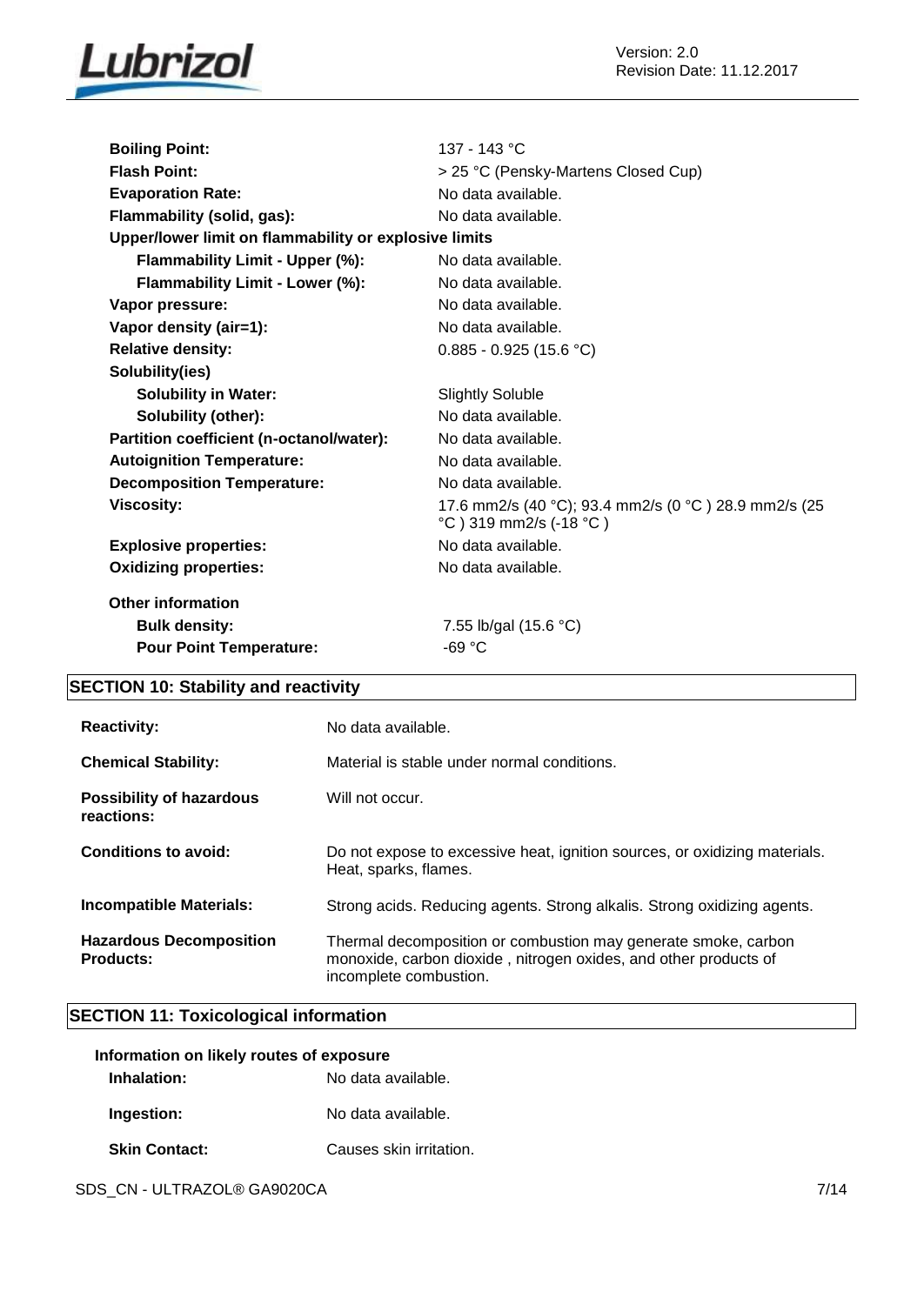

| Eye contact:                                          | Causes serious eye irritation.                                                                                                                                                                                                                                                                                                                                                                                                                                                        |
|-------------------------------------------------------|---------------------------------------------------------------------------------------------------------------------------------------------------------------------------------------------------------------------------------------------------------------------------------------------------------------------------------------------------------------------------------------------------------------------------------------------------------------------------------------|
| Information on toxicological effects                  |                                                                                                                                                                                                                                                                                                                                                                                                                                                                                       |
| <b>Acute toxicity</b>                                 |                                                                                                                                                                                                                                                                                                                                                                                                                                                                                       |
| Oral                                                  |                                                                                                                                                                                                                                                                                                                                                                                                                                                                                       |
| Product:                                              | Ingestion can cause central nervous system effects such as<br>headache, dizziness, drowsiness, and generalized weakness.<br>ATEmix > 10,000 mg/kg.                                                                                                                                                                                                                                                                                                                                    |
| <b>Dermal</b>                                         |                                                                                                                                                                                                                                                                                                                                                                                                                                                                                       |
| Product:                                              | Components of this material may be absorbed through the skin.<br>$ATEmix > 5,000$ mg/kg                                                                                                                                                                                                                                                                                                                                                                                               |
| <b>Inhalation</b>                                     |                                                                                                                                                                                                                                                                                                                                                                                                                                                                                       |
| Product:                                              | High concentrations may cause headaches, dizziness, fatigue,<br>nausea, vomiting, drowsiness, stupor, other central nervous system<br>effects leading to visual impairment, respiratory failure,<br>unconsciousness and death. The LC50 in rat (4 hr) for xylene is<br>6,700 ppm. Repeated overexposure to petroleum naphtha can<br>cause nervous system damage. High concentrations may cause<br>headaches, dizziness, weakness, and nausea.<br>ATEmix $($ , 4 h): > 20 mg/l. Vapour |
| <b>Skin Corrosion/Irritation:</b>                     |                                                                                                                                                                                                                                                                                                                                                                                                                                                                                       |
| Product:                                              | Prolonged or repeated skin contact as from clothing wet with<br>material may cause dermatitis. Symptoms may include redness,<br>edema, drying, and cracking of the skin.<br>Remarks: Causes skin irritation.                                                                                                                                                                                                                                                                          |
| <b>Serious Eye Damage/Eye Irritation:</b><br>Product: | Remarks: Causes serious eye irritation.                                                                                                                                                                                                                                                                                                                                                                                                                                               |
|                                                       |                                                                                                                                                                                                                                                                                                                                                                                                                                                                                       |
| <b>Respiratory sensitization:</b>                     |                                                                                                                                                                                                                                                                                                                                                                                                                                                                                       |
|                                                       | No data available                                                                                                                                                                                                                                                                                                                                                                                                                                                                     |
| <b>Skin sensitization:</b>                            |                                                                                                                                                                                                                                                                                                                                                                                                                                                                                       |
| Xylene                                                | (Literature) Not a skin sensitizer.                                                                                                                                                                                                                                                                                                                                                                                                                                                   |
| Petroleum naphtha                                     | Classification: Not a skin sensitizer. (Literature)                                                                                                                                                                                                                                                                                                                                                                                                                                   |
| Toluene                                               | (Literature) Not a skin sensitizer.                                                                                                                                                                                                                                                                                                                                                                                                                                                   |
|                                                       |                                                                                                                                                                                                                                                                                                                                                                                                                                                                                       |
|                                                       | <b>Specific Target Organ Toxicity - Single Exposure:</b>                                                                                                                                                                                                                                                                                                                                                                                                                              |
| Xylene                                                | May cause respiratory irritation.                                                                                                                                                                                                                                                                                                                                                                                                                                                     |
| Ethyl benzene                                         | Nose, throat and lung irritant.                                                                                                                                                                                                                                                                                                                                                                                                                                                       |
| Petroleum naphtha                                     | If material is misted or if vapors are generated from heating,<br>exposure may cause irritation of mucous membranes and the upper<br>respiratory tract.                                                                                                                                                                                                                                                                                                                               |
| Toluene                                               | Narcotic effect.                                                                                                                                                                                                                                                                                                                                                                                                                                                                      |
| Toluene                                               | Nose, throat and lung irritant.                                                                                                                                                                                                                                                                                                                                                                                                                                                       |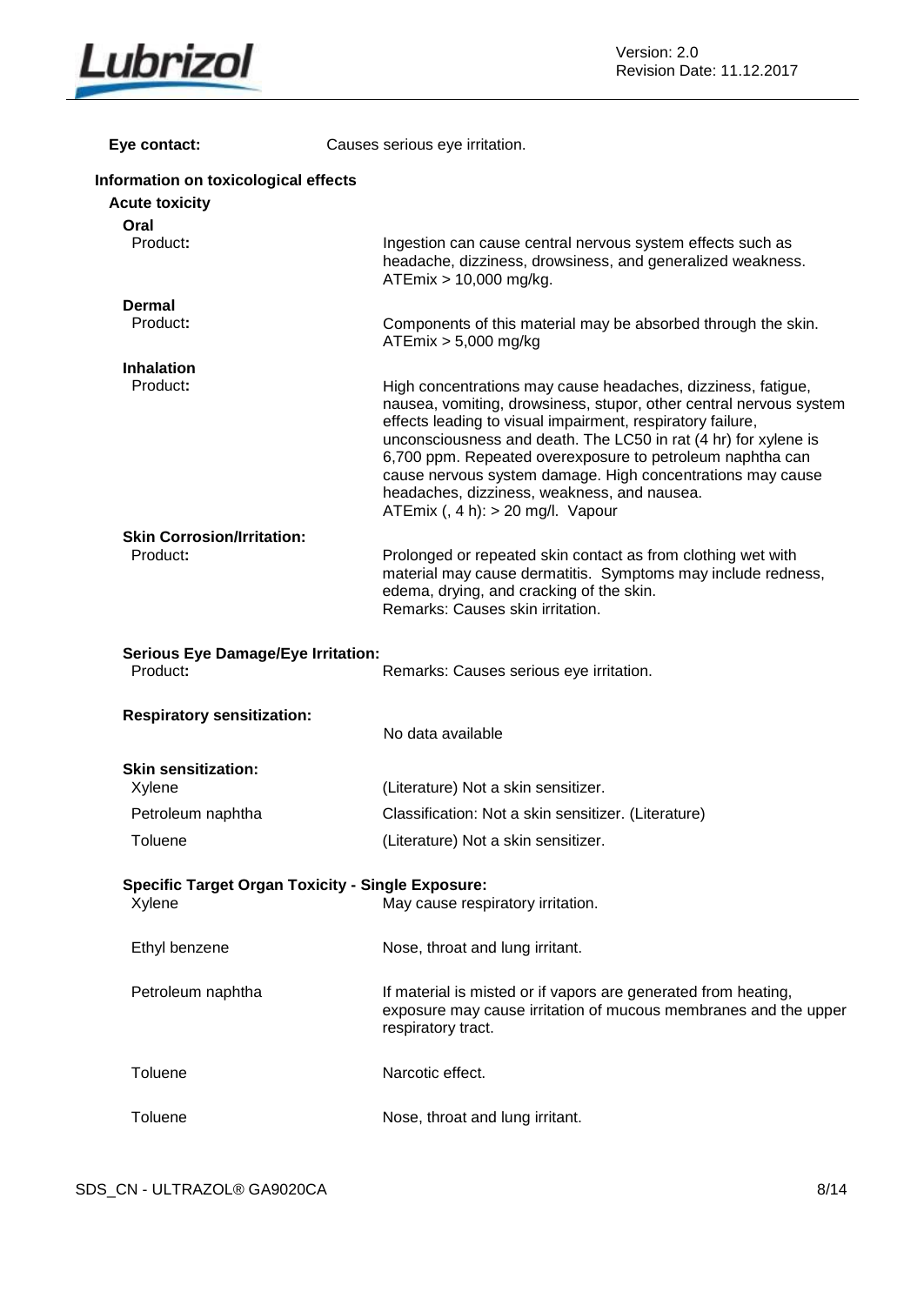

| <b>Aspiration Hazard:</b><br>Product:                      | May be fatal if swallowed and enters airways.                                                                                                                                                                                                                                                                                                                                                           |
|------------------------------------------------------------|---------------------------------------------------------------------------------------------------------------------------------------------------------------------------------------------------------------------------------------------------------------------------------------------------------------------------------------------------------------------------------------------------------|
| Other effects:<br>Ethyl benzene                            | Central nervous system                                                                                                                                                                                                                                                                                                                                                                                  |
| Petroleum naphtha                                          | Narcotic effect.                                                                                                                                                                                                                                                                                                                                                                                        |
| ++ Naphthalene                                             | <b>Blood</b>                                                                                                                                                                                                                                                                                                                                                                                            |
| Toluene                                                    | Central nervous system                                                                                                                                                                                                                                                                                                                                                                                  |
| <b>Chronic Effects</b>                                     |                                                                                                                                                                                                                                                                                                                                                                                                         |
| Carcinogenicity:<br>Product:                               | Not available.                                                                                                                                                                                                                                                                                                                                                                                          |
| Ethyl benzene                                              | A National Toxicology Program (NTP) study found an increased<br>incidence of renal tubule neoplasms in male and female rats<br>exposed to ethylbenzene by inhalation for two years. In male and<br>female mice similarly exposed, increased incidences of<br>alveolar/bronchiolar neoplasms, and hepatocellular neoplasms,<br>respectively, were observed. IARC 2B: Possibly carcinogenic to<br>humans. |
| ++ Naphthalene                                             | A two-year National Toxicology Program (NTP) study found an<br>increased incidence of nasal tumors in rats exposed to naphthalene<br>by inhalation. In mice similarly exposed, increased incidences of<br>alveolar/bronchiolar adenomas were observed. IARC 2B: Possibly<br>carcinogenic to humans.                                                                                                     |
| <b>Germ Cell Mutagenicity:</b>                             |                                                                                                                                                                                                                                                                                                                                                                                                         |
| Xylene                                                     | This material has not exhibited mutagenic or genotoxic potential in<br>laboratory tests.                                                                                                                                                                                                                                                                                                                |
| ++ Naphthalene                                             | Naphthalene has caused mutagenic effects in in vitro studies with<br>metabolic activation, however, in vivo studies do not show evidence<br>of germ cell mutagenicity.                                                                                                                                                                                                                                  |
| Toluene                                                    | In vitro and in vivo genetic toxicity studies were negative.<br>Results of tests in workers exposed to higher concentrations of<br>toluene have shown that this material can cause irreversible<br>changes in the genetic material (DNA) of a cell. The human health<br>consequences of these changes is not fully understood.                                                                          |
| <b>Reproductive toxicity:</b>                              |                                                                                                                                                                                                                                                                                                                                                                                                         |
| Xylene                                                     | Xylene is fetotoxic in rats and rabbits in the absence of maternal<br>toxicity.                                                                                                                                                                                                                                                                                                                         |
| Toluene                                                    | Prolonged and repeated exposure of pregnant animals to toluene by<br>inhalation has been reported to cause adverse fetal developmental<br>effects.                                                                                                                                                                                                                                                      |
| <b>Specific Target Organ Toxicity - Repeated Exposure:</b> |                                                                                                                                                                                                                                                                                                                                                                                                         |
| Xylene                                                     | Xylene has been found to cause cardiac, liver and kidney effects,                                                                                                                                                                                                                                                                                                                                       |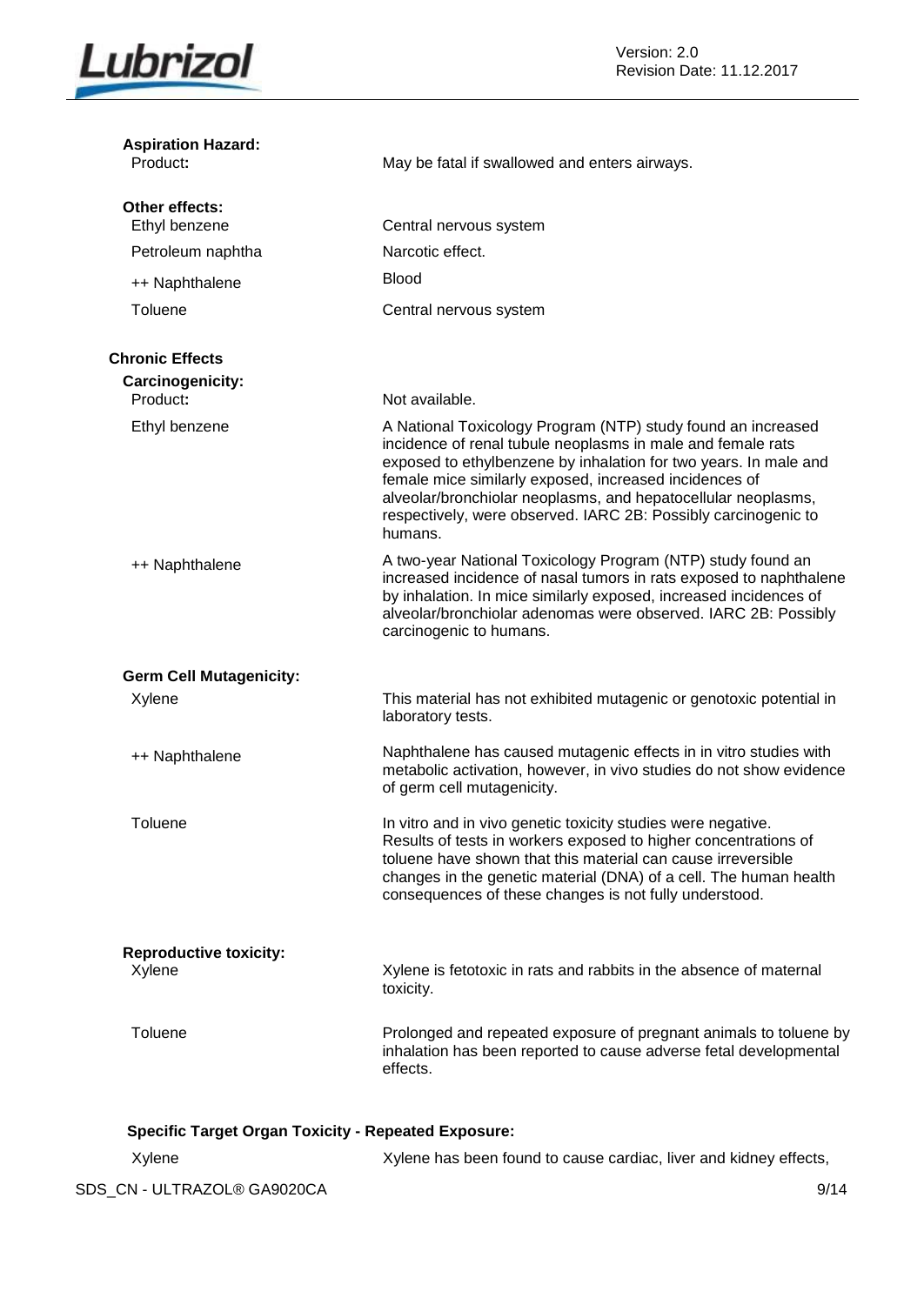

|                   | anemia and eye damage in laboratory animals. Prolonged and<br>repeated inhalation of hydrocarbon solvents such as xylene can<br>cause chronic neurological disturbances. Chronic exposure to<br>xylene has been shown to cause hearing loss in experimental<br>animals.<br>Unknown: Target Organ(s): Central nervous system., Hearing                                                                                                                                                                                                                                                             |
|-------------------|---------------------------------------------------------------------------------------------------------------------------------------------------------------------------------------------------------------------------------------------------------------------------------------------------------------------------------------------------------------------------------------------------------------------------------------------------------------------------------------------------------------------------------------------------------------------------------------------------|
| Petroleum naphtha | Repeated overexposure to petroleum naphtha can cause nervous<br>system damage.                                                                                                                                                                                                                                                                                                                                                                                                                                                                                                                    |
| ++ Naphthalene    | Repeated overexposure to naphthalene may cause cataracts.<br>Repeated overexposure to naphthalene may cause destruction of<br>red blood cells with anemia, fever, jaundice and kidney and liver<br>damage.                                                                                                                                                                                                                                                                                                                                                                                        |
| Toluene           | Inhalation: Target Organ(s): Central nervous system., Hearing<br>Repeated overexposure to toluene may cause loss of appetite, liver<br>enlargement, and kidney and lung damage. Repeated inhalation of<br>hydrocarbon solvents such as toluene can cause chronic<br>neurological disturbances. Chronic exposure to toluene has been<br>shown to cause hearing loss in animal experiments. The effect may<br>be potentiated by acetyl salicylic acid and n-hexane to produce<br>irreversible auditory damage. Prolonged and repeated exposure to<br>toluene may cause color vision loss in humans. |

### **SECTION 12: Ecological information**

### **Ecotoxicity**

| <b>Fish</b>                                                           |                                                                                                                                                                                                                                                                                                                                                                                                       |
|-----------------------------------------------------------------------|-------------------------------------------------------------------------------------------------------------------------------------------------------------------------------------------------------------------------------------------------------------------------------------------------------------------------------------------------------------------------------------------------------|
| Aminoalkyl substituted<br>alkylphenol                                 | LC 50 (Fathead Minnow, 4 d): 31 mg/l                                                                                                                                                                                                                                                                                                                                                                  |
| Xylene                                                                | LC 50 (Fathead Minnow, 4 Days): 13.4 mg/l<br>LC 50 (Rainbow Trout, 4 Days): 2.6 mg/l<br>LC 50 (Rainbow Trout, 56 d): $> 1.3$ mg/l<br>NOEC (Rainbow Trout, 56 d): > 1.3 mg/l                                                                                                                                                                                                                           |
| Ethyl benzene                                                         | LC 50 (Rainbow Trout, 96 h): 4.2 mg/l<br>LC 50 (Not reported, 96 h): 5.1 mg/l<br>NOEC (Not reported, 96 h): 3.3 mg/l                                                                                                                                                                                                                                                                                  |
| Petroleum naphtha                                                     | LC 50 (Rainbow Trout, 4 Days): 2 mg/l                                                                                                                                                                                                                                                                                                                                                                 |
| Toluene                                                               | LC 50 (Coho salmon, silver salmon (Oncorhynchus kisutch), 4 d): 5.5<br>mg/l<br>NOEC (Oncorhynchus kisutch; Oncorhynchus mykiss, 40 d): 1.39<br>mg/l                                                                                                                                                                                                                                                   |
| <b>Aquatic Invertebrates</b><br>Aminoalkyl substituted<br>alkylphenol | EC 50 (Water flea (Daphnia magna), 2 d): > 100 mg/l                                                                                                                                                                                                                                                                                                                                                   |
| Xylene                                                                | EC 50 (Water flea (Ceriodaphnia dubia), 7 d): > 1.17 mg/l<br>EC 50 (Water flea (Daphnia magna), 2 d): 3.82 mg/l<br>EC 50 (Water flea (Daphnia magna), 7 d): > 0.96 mg/l<br>NOEC (Water flea (Ceriodaphnia dubia), 7 d): 1.17 mg/l<br>NOEC (Water flea (Daphnia magna), 7 d): 0.96 mg/l<br>EC 50 (Water flea (Daphnia magna), 21 d): > 1.57 mg/l<br>NOEC (Water flea (Daphnia magna), 21 d): 1.57 mg/l |
| Ethyl benzene                                                         | EC 50 (Water flea (Ceriodaphnia dubia), 7 d): 3.6 mg/l                                                                                                                                                                                                                                                                                                                                                |
|                                                                       |                                                                                                                                                                                                                                                                                                                                                                                                       |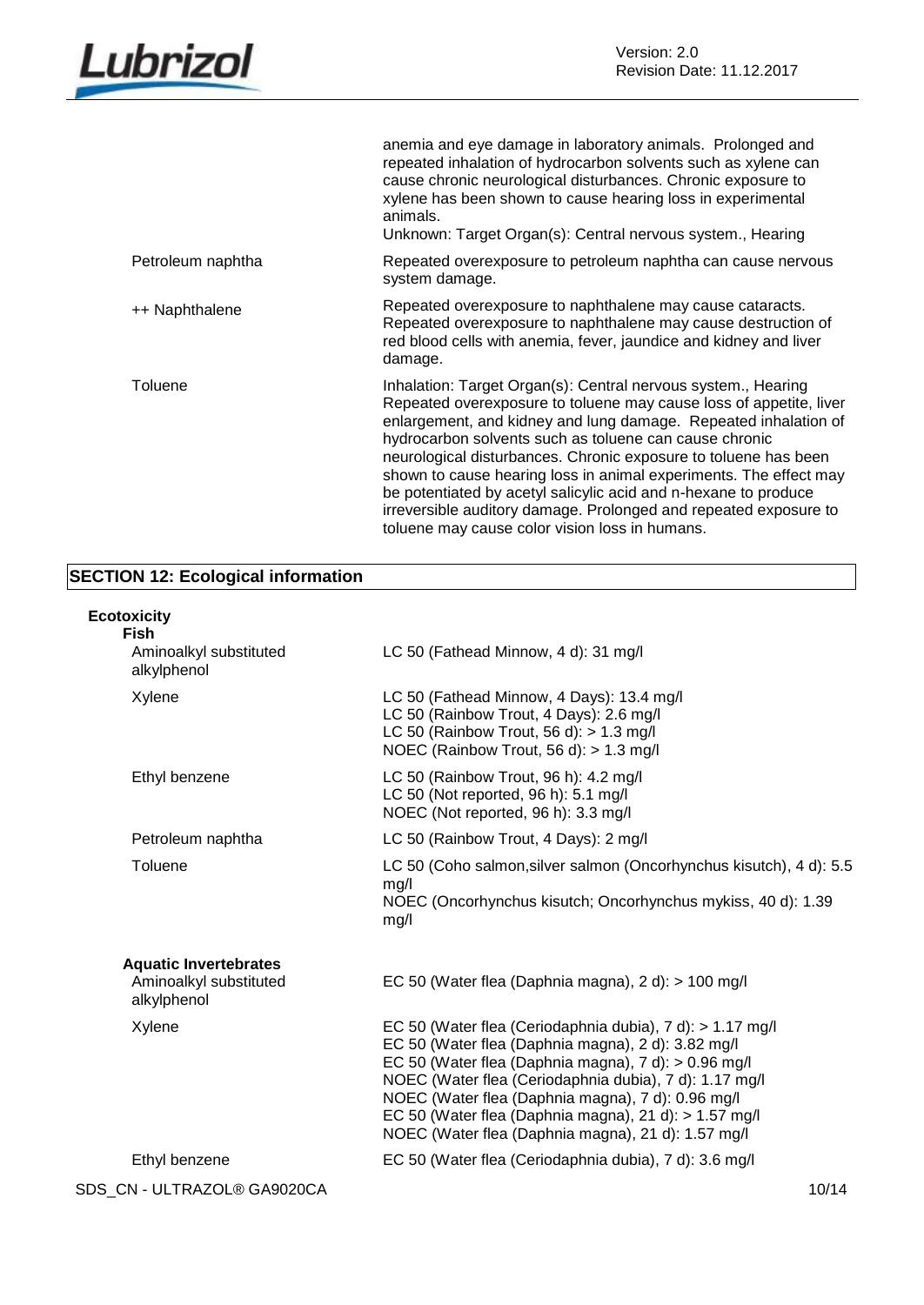

|                                                                                         | EC 50 (Water flea (Daphnia magna), 2 d): 1.8 mg/l<br>EC 50 (Shrimp (Mysidopsis Bahia), 4 d): 2.6 mg/l<br>NOEC (Water flea (Ceriodaphnia dubia), 7 d): 1 mg/l<br>NOEC (Shrimp (Mysidopsis Bahia), 4 d): 1 mg/l |
|-----------------------------------------------------------------------------------------|---------------------------------------------------------------------------------------------------------------------------------------------------------------------------------------------------------------|
| Petroleum naphtha                                                                       | EC 50 (Water flea (Daphnia magna), 2 d): 3 mg/l                                                                                                                                                               |
| Toluene                                                                                 | EC 50 (Water Flea (Ceriodaphnia Dubia), 2 d): 3.78 mg/l<br>NOEC (Ceriodaphnia dubia, 7 d): 0.74 mg/l                                                                                                          |
| <b>Toxicity to Aquatic Plants</b><br>Aminoalkyl substituted<br>alkylphenol              | EC 50 (Green algae (Selenastrum capricornutum), 4 d): > 450 mg/l                                                                                                                                              |
| Xylene                                                                                  | LC 50 (Alga, 3 Days): 4.36 mg/l                                                                                                                                                                               |
| Ethyl benzene                                                                           | EC 50 (Green algae (Selenastrum capricornutum), 96 h): 3.6 mg/l<br>NOEC (Green algae (Selenastrum capricornutum), 96 h): 3.4 mg/l<br>NOEC (Alga, 96 h): 4.5 mg/l<br>EC 50 (Alga, 96 h): 7.7 mg/l              |
| Petroleum naphtha                                                                       | EC 50 (Green algae (Selenastrum capricornutum), 4 d): 1.1 mg/l                                                                                                                                                |
| Toluene                                                                                 | EC 50 (Green algae (Chlorella vulgaris), 3 h): 134 mg/l                                                                                                                                                       |
| <b>Toxicity to soil dwelling organisms</b>                                              | No data available                                                                                                                                                                                             |
| <b>Sediment Toxicity</b>                                                                | No data available                                                                                                                                                                                             |
| <b>Toxicity to Terrestrial Plants</b>                                                   | No data available                                                                                                                                                                                             |
| <b>Toxicity to Above-Ground Organisms</b>                                               | No data available                                                                                                                                                                                             |
| <b>Toxicity to microorganisms</b><br>Aminoalkyl substituted<br>alkylphenol              | EC 50 (Sludge, 0.1 d): > 1,000 mg/l                                                                                                                                                                           |
| Xylene                                                                                  | LD 50 (Bacteria, 0.1 Days): > 100 mg/l                                                                                                                                                                        |
| Toluene                                                                                 | EC 50 (Bacteria, 1 d): 84 mg/l                                                                                                                                                                                |
| <b>Persistence and Degradability</b><br><b>Biodegradation</b><br>Aminoalkyl substituted | Dissolved organic carbon (DOC) 20.7 % (28 d, Inherent Sludge)                                                                                                                                                 |
| alkylphenol                                                                             |                                                                                                                                                                                                               |
| Xylene                                                                                  | Oxygen depletion 100 % (28 d, OECD TG 301 C)                                                                                                                                                                  |
| Ethyl benzene                                                                           | Dissolved organic carbon (DOC) 79 % (28 d, Miscellaneous)                                                                                                                                                     |
| Petroleum naphtha                                                                       | Oxygen depletion 58 % (28 d, OECD TG 301 F)                                                                                                                                                                   |
| Toluene                                                                                 | Oxygen depletion 80 % (20 d, Miscellaneous)                                                                                                                                                                   |
| <b>Bioaccumulative Potential</b><br><b>Bioconcentration Factor (BCF)</b><br>Xylene      | Bioconcentration Factor (BCF): 23.99 (Measured)                                                                                                                                                               |
| SDS_CN - ULTRAZOL® GA9020CA                                                             | 11/14                                                                                                                                                                                                         |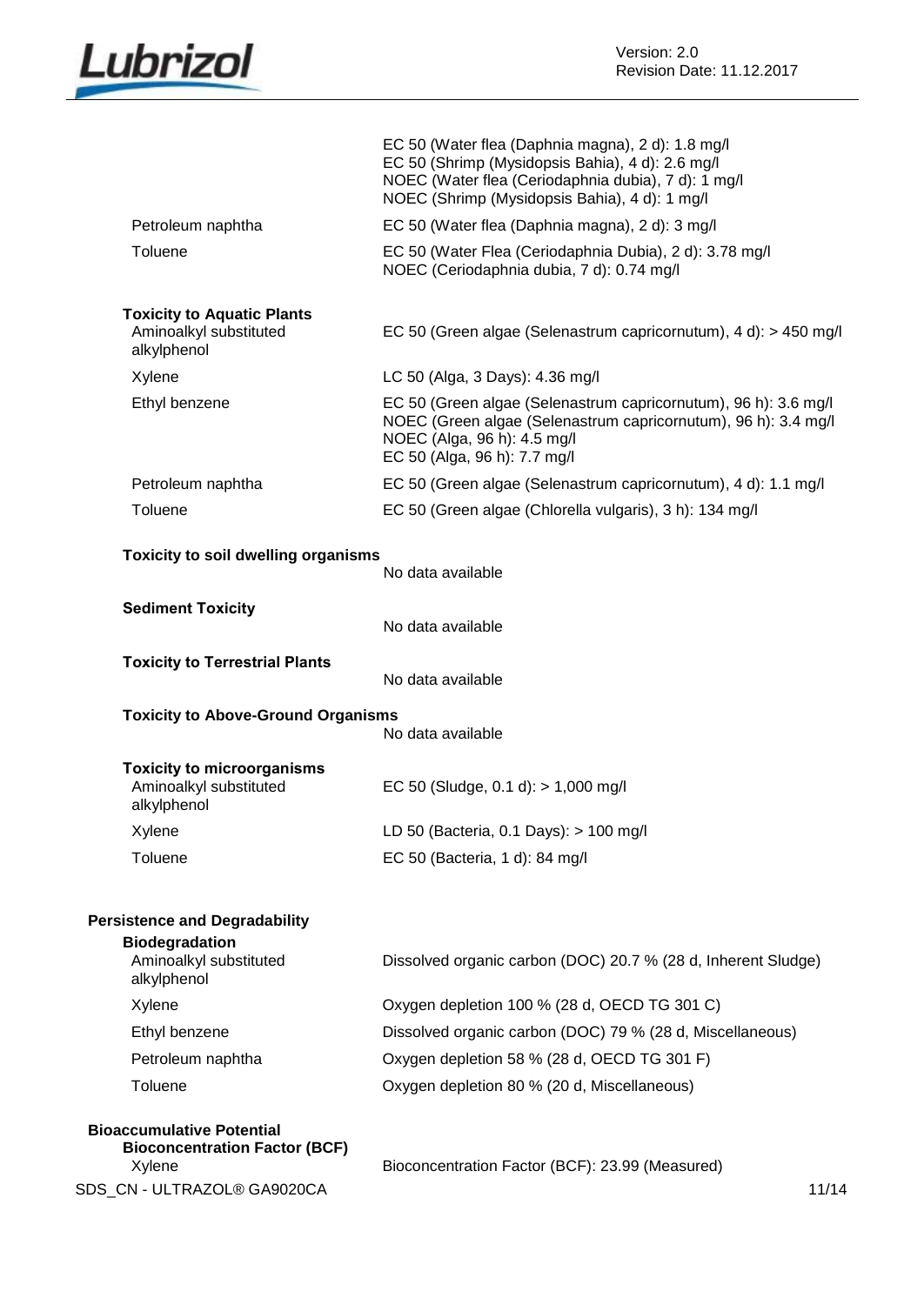

| Ethyl benzene                                               | Bioconcentration Factor (BCF): 1 (Measured)           |
|-------------------------------------------------------------|-------------------------------------------------------|
| Toluene                                                     | Fish, Bioconcentration Factor (BCF): 90               |
| Partition Coefficient n-octanol / water (log Kow)<br>Xylene | Log Kow: 3.15 (Measured)                              |
| Ethyl benzene                                               | Log Kow: 1.75 (calculated)<br>Log Kow: 3.6 (Measured) |
| Toluene                                                     | Log Kow: 2.73 20 °C 68 °F                             |
| <b>Mobility:</b>                                            | No data available                                     |
| <b>Other Adverse Effects:</b>                               | No data available.                                    |
| <b>SECTION 13: Disposal considerations</b>                  |                                                       |
|                                                             |                                                       |

**Disposal methods:** Treatment, storage, transportation, and disposal must be in accordance with applicable Federal, State/Provincial, and Local regulations. Dispose of packaging or containers in accordance with local, regional, national and international regulations. Empty containers retain material residue. Do not cut, weld, braze, solder, drill, grind or expose containers to heat, flame, spark or other sources of ignition.

### **Contaminated Packaging:** Container packaging may exhibit hazards.

### **SECTION 14: Transport information**

| <b>IATA</b>                                          |                                                  |
|------------------------------------------------------|--------------------------------------------------|
| UN Number:                                           | UN 1993                                          |
| Proper Shipping Name:<br>Transport Hazard Class(es): | Flammable liquid, n.o.s. (Xylene, Ethyl benzene) |
| Class:                                               | 3                                                |
| $Label(s)$ :                                         | 3                                                |
| Marine Pollutant:                                    | No.                                              |
| Packing Group:                                       | Ш                                                |
| Limited quantity                                     | 10.00L                                           |
| Excepted quantity                                    | E1                                               |
| Environmental Hazards                                | Not regulated.                                   |
| Special precautions for user:<br>Other information   | None established                                 |
| Passenger and cargo aircraft:                        | Allowed.                                         |
| Cargo aircraft only:                                 | Allowed.                                         |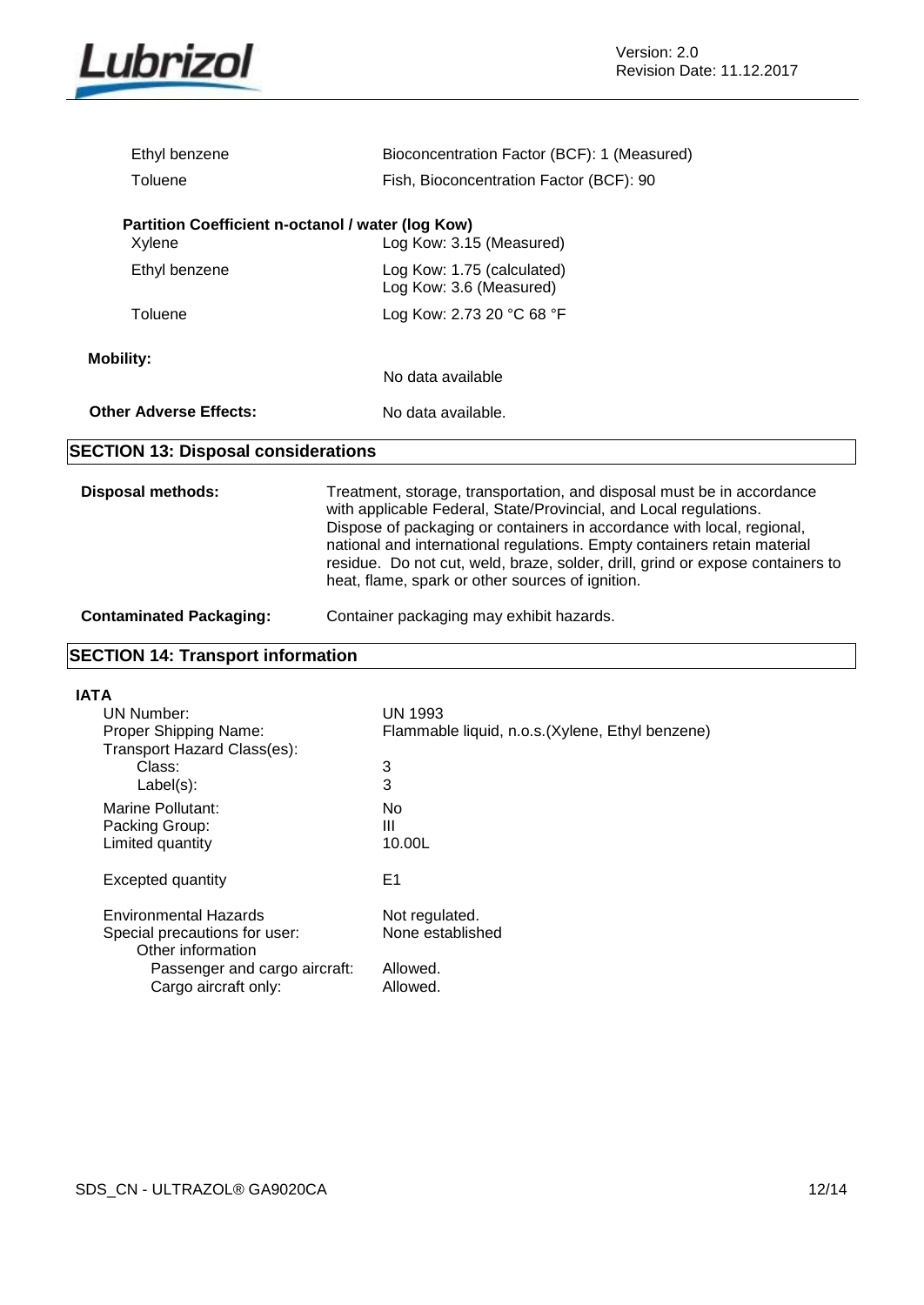

### **International standards**

| <b>IMDG</b> |                                   |                                                  |
|-------------|-----------------------------------|--------------------------------------------------|
|             | UN Number:                        | <b>UN 1993</b>                                   |
|             | <b>UN Proper Shipping Name:</b>   | FLAMMABLE LIQUID, N.O.S. (Xylene, Ethyl benzene) |
|             | <b>Transport Hazard Class(es)</b> |                                                  |
|             | Class:                            | 3                                                |
|             | $Label(s)$ :                      | 3                                                |
|             | $EmS$ No.:                        | $F-E. S-E$                                       |
|             | Packing Group:                    | Ш                                                |
|             | Marine Pollutant:                 | N <sub>0</sub>                                   |
|             | Limited quantity                  | 5.00L                                            |
|             |                                   |                                                  |
|             | Excepted quantity                 | E1                                               |
|             |                                   |                                                  |
|             | Special precautions for user:     | None established                                 |
|             |                                   |                                                  |

### **Transport in bulk according to Annex II of MARPOL and the IBC Code** None known.

Shipping descriptions may vary based on mode of transport, quantities, temperature of the material, package size, and/or origin and destination. It is the responsibility of the transporting organization to follow all applicable laws, regulations and rules relating to the transportation of the material. For transportation, steps must be taken to prevent load shifting or materials falling, and all relating legal statutes should be obeyed. Review classification requirements before shipping materials at elevated temperatures.

### **SECTION 15: Regulatory information**

### **Inventory Status**

Australia (AICS)

All components are in compliance with chemical notification requirements in Australia.

Canada (DSL/NDSL)

All substances contained in this product are in compliance with the Canadian Environmental Protection Act and are present on the Domestic Substances List (DSL) or are exempt.

### China (IECSC)

This product contains a substance or polymer that has been notified and is restricted to import by the notifier.

### European Union (REACh)

To obtain information on the REACH compliance status of this product, please e-mail REACH@SDSInquiries.com.

Japan (ENCS)

All components are in compliance with the Chemical Substances Control Law of Japan.

Korea (ECL)

All components are in compliance in Korea.

New Zealand (NZIoC)

All components are in compliance with chemical notification requirements in New Zealand.

Philippines (PICCS)

All components are in compliance with the Philippines Toxic Substances and Hazardous and Nuclear Wastes Control Act of 1990 (R.A. 6969).

Switzerland (SWISS)

All components are in compliance with the Environmentally Hazardous Substances Ordinance in Switzerland.

Taiwan (TCSCA)

All components of this product are listed on the Taiwan inventory.